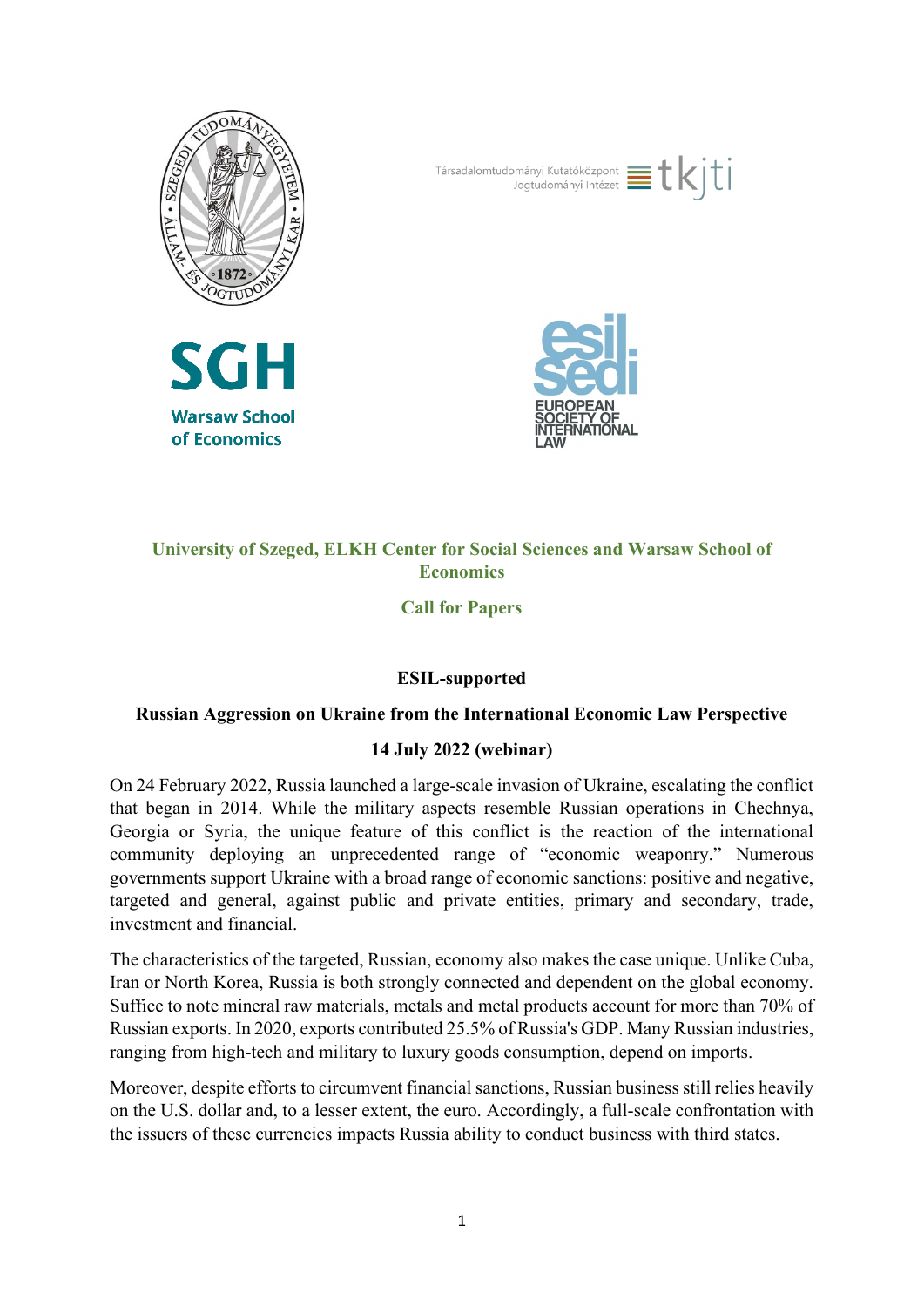The circumstances and dynamics of the Russian invasion of Ukraine are exceptional. The intensity and scope of economic coercion raise questions about its normative status. The synergy between trade, financial, and investment coercion entails the question of whether we are facing an economic war (on an unprecedented scale).

Once the conflict is over, various stakeholders will seek legal redress for the suffered losses: claimants from Ukraine, Russia and third states. The ongoing war is a stress test for international law and will have far-reaching consequences.

The purpose of the webinar conference is to address its public and private law aspects.

### 1) **International investment law**

- a. IIL sanctions imposed against Russia include both outflowing and inflowing investments. With regard to Russian incoming investments various states adopted a broad array of freeze & seize measures. While very mediatic and giving a tangible sense of justice to the public, actual confiscation is legally both challenging and, in the long-term, arguably problematic. Additionally, it creates a myriad of practical problems for the states freezing assets.
- b. IIL sanctions imposed by Russia including mandatory management of companies suspending or halting their operation, compulsory licensing of IP rights without royalties or, possibly, expropriation of foreign investments. Those substantive law measures come on top of – relevant also in other IEL areas – changes in Russian civil procedure, granting its courts compulsory jurisdiction in "sanctions disputes".

### 2) **International financial law**

- a. IFL sanctions imposed against Russia concern both public assets, notably foreign reserves of the central bank which entails difficult immunities questions, and private funds. It also raises a number of ESG questions, whereby financial regulation unrelated to the war may both strengthen and weaken the sanctions regime.
- b. IFL sanctions imposed by Russia are quite unusual. President Putin's decree trying to impose change of energy contracts currency is particularly interesting.

#### 3) **International trade law**

- a. ITL sanctions imposed against Russia are interesting in the broader perspective, notably with regard to environmental goals of green transformation. It entails difficult questions of weighing imminent threat to human life and health in the Ukraine against medium to long term effects of losing gas as a temporary energy resources on the way to decarbonisation.
- b. ITL sanctions imposed by Russia prohibition on the export of raw materials may seem as a merely pre-emptive move. At the same time, it makes the question of legality of economic sanctions particularly acute. Can the EU imports restrictions be considered legal while Russian export embargo unlawful at the same time?